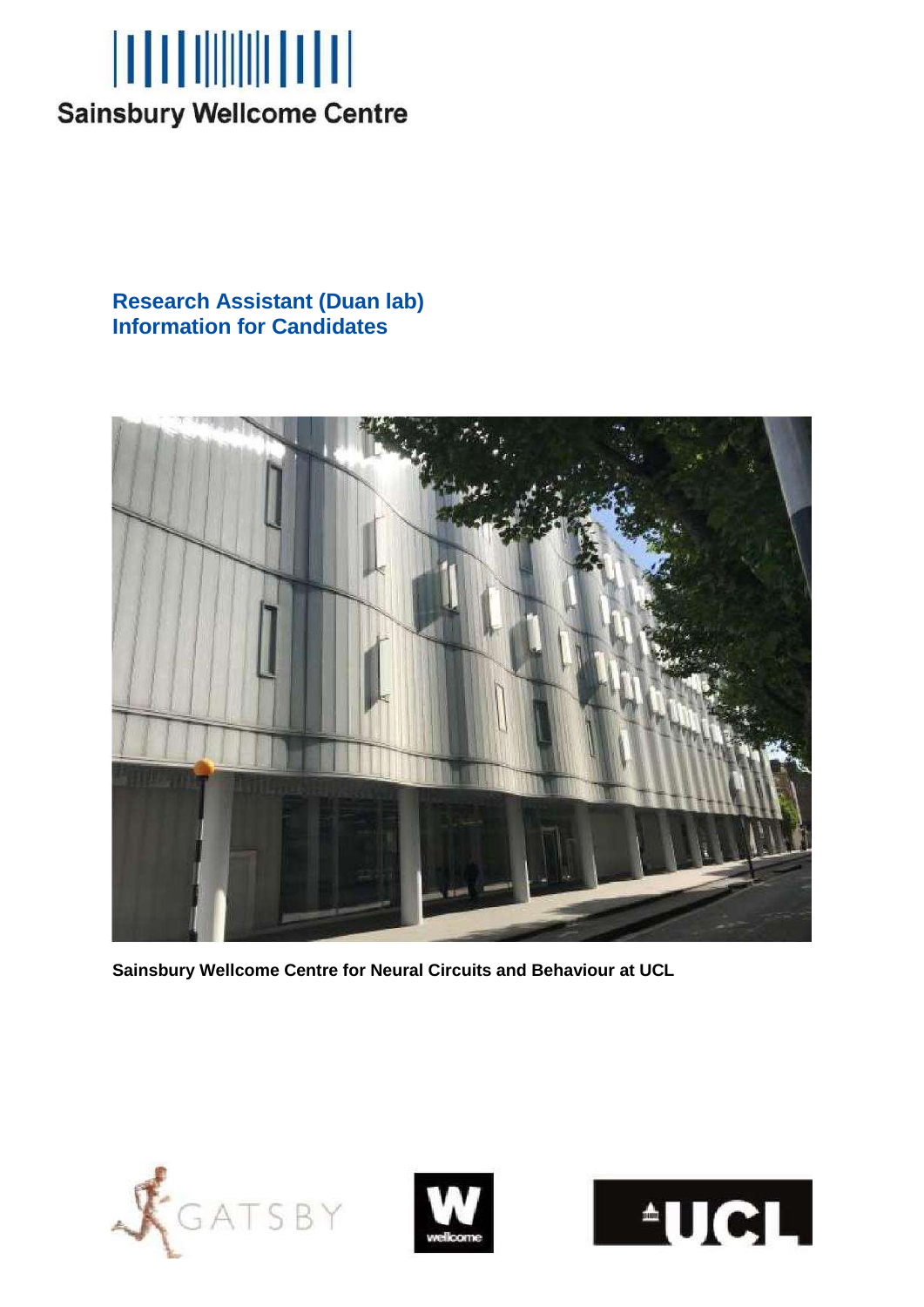# **CONTENTS**

# Sainsbury Wellcome Centre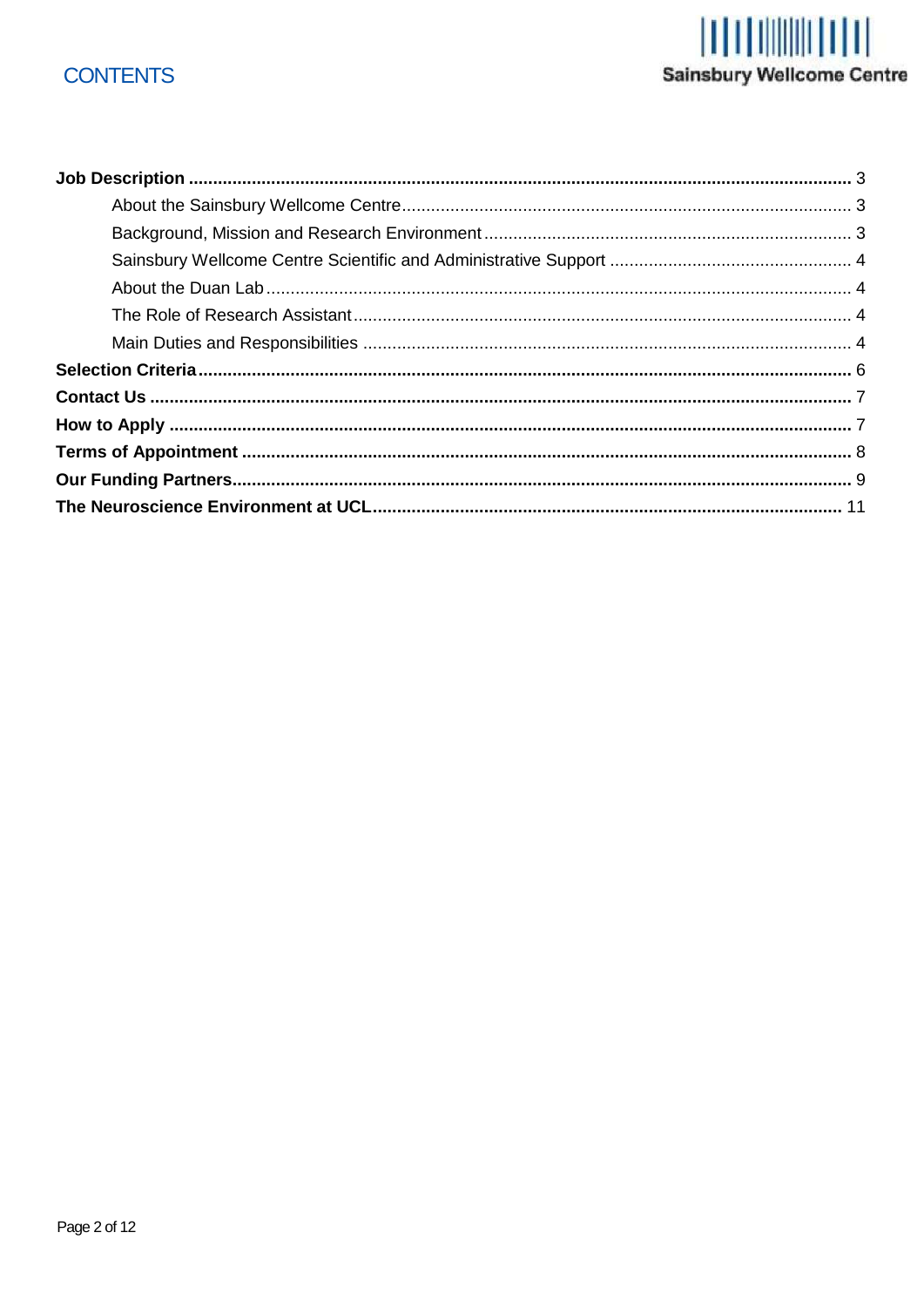# JOB DESCRIPTION

| <b>Vacancy Reference:</b> | 1884884                                                  |
|---------------------------|----------------------------------------------------------|
| <b>Job Title:</b>         | <b>Research Assistant</b>                                |
| <b>Department:</b>        | Sainsbury Wellcome Centre                                |
| <b>Salary:</b>            | £32,217-£33,958 per annum inclusive of London Allowance. |
| Grade:                    | 6b                                                       |
| <b>Hours:</b>             | 36.5 per week (full-time, 1.00 FTE)                      |
| <b>Reports to:</b>        | C. Ann Duan                                              |

# **About the Sainsbury Wellcome Centre**

The Sainsbury Wellcome Centre (SWC) brings together world-leading scientists to investigate how brain circuits process information to generate perception, form memories and guide behaviour. Developed through the vision and partnership of the Gatsby Charitable Foundation and Wellcome, and with substantial investment from these partners, the mission of the SWC is to generate experimentally testable theories of brain function.

The Centre comprises 12 highly interdisciplinary experimental research groups accommodated in a new, purpose-designed building, offering an outstanding and unparalleled research environment. SWC scientists use a broad spectrum of the latest advances in molecular and cellular biology, imaging, electrophysiology and behavioural techniques and enjoy state-of-the-art research laboratories, cutting-edge scientific equipment, technologically-advanced prototyping and fabrication laboratories and custom in-house high-performance computing facilities. The full complement of scientists in the Centre is expected to reach around 150 together with circa 50 dedicated support staff.

SWC Centre is part of the UCL School of Life and Medical Sciences (LMS). LMS brings together four UCL Faculties to create one of the largest and most prestigious aggregations of academics in biomedical, life and population health sciences worldwide. The School has a global reputation for teaching, informed by cutting-edge research. SWC is most closely linked with the Faculties of Brain Science and Life Sciences, and is aligned administratively with Life Sciences. The Faculty of Life Sciences leadership team works closely with the SWC leadership to support and enable their

mission and facilitate research excellence. Further details about UCL can be found at [www.ucl.ac.uk.](http://www.ucl.ac.uk/)

in mililimin n

**Sainsbury Wellcome Centre** 

# **Background, Mission and Research Environment**

Neuroscience is entering a new and exciting period in which it will be possible to decipher the neural codes underlying perception, cognition and action. The Sainsbury Wellcome Centre for Neural Circuits and Behaviour is positioned at the heart of this development

The Centre, located within University College London (UCL) and close to its main campus in central London, fosters a culture of bold, innovative research and collaboration. Experimental groups benefit from interaction with the Gatsby Computational Neuroscience Unit located within the Centre, facilitating collaborations in data analysis, computational modelling and theory.

SWC staff interface closely with academic staff within the Faculties of Life Sciences and Brain Sciences and are part of the UCL Neuroscience Domain which brings together over 450 principal investigators and offers extensive opportunities for interaction and collaboration. The Centre offers additional opportunities for collaboration, networking and intellectual stimulation through its visitor programme, regular seminar series and the hosting of world-class scientific conferences and workshops.

The Centre provides extensive conceptual and methodological bridges between areas of existing neuroscience strength at UCL, from which it directly benefits. Existing work at UCL is closely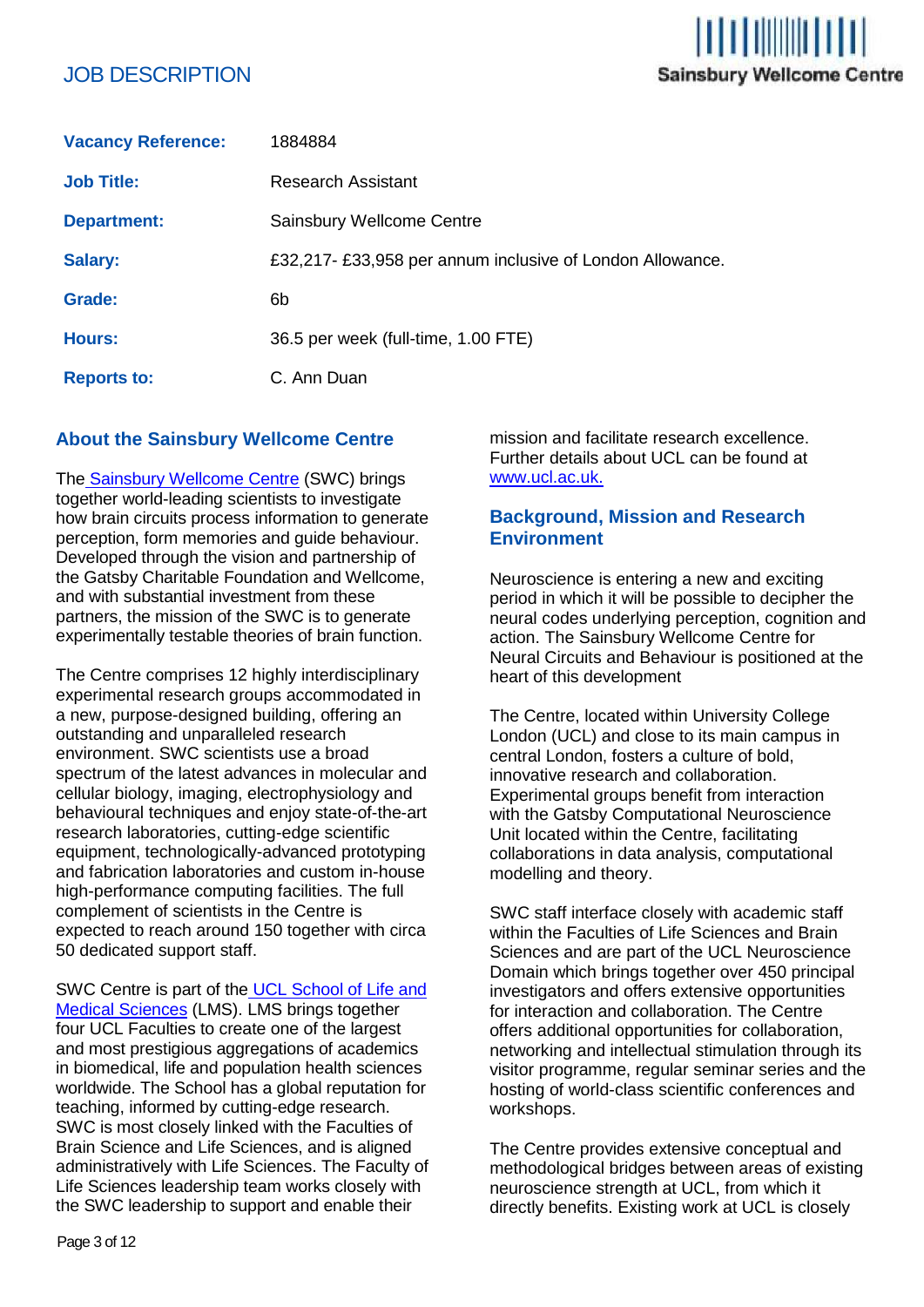# JOB DESCRIPTION



interwoven via the cross-cutting themes of development, behaviour and plasticity, and with the creation and use of transgenic models. A strong culture of close interaction between experimental and theoretical approaches is a thread running through the Centre, tying together complex phenomena at different levels of description, by linking informational and computational concepts to their circuit and cellular counterparts, all in relation to model behaviours.

# **Sainsbury Wellcome Centre Scientific and Administrative Support**

The Centre and its staff are provided with significant administrative, technical and scientific support. There are dedicated managers for the Centre's scientific support services, including for its state-of-the-art prototype and fabrication laboratories, animal facilities and high-end computing facilities, and on-site managers responsible for the building, its maintenance, facilities and services.

# **Work Environment**

The SWC offers staff an award-winning work environment in the heart of Fitzrovia with an onsite brasserie, changing facilities, secure bicycle storage, and access to pleasant outdoor spaces. The Centre also offers the full range of UCL staff benefits, including a generous annual leave entitlement, occupational pension schemes, excellent family-friendly policies such as occupational shared parental pay, a work-life balance policy, and a range of financial benefits such as a season ticket loan scheme and staff discounts. Further information can be found online:

# **About C. Ann Duan's Laboratory**

The lab aims to understand how neural population dynamics generate flexible, cognitive behaviours. In particular, we use freely-moving and head-fixed rodent paradigms to study decision-making under risk, uncertainty and social influence, and the circuit mechanisms underlying these choices.

Towards this goal, we combine theory-motivated behavioural designs, quantitative extraction of animals' internal states, large-scale, cellularresolution monitoring and manipulation of

identified neural circuits during decision tasks, and computational modelling.

## **The Role of Research Assistant**

The post-holder will support the group's research programme and directly contribute to ongoing research projects. This will include training rats and/or mice on decision-making tasks, helping perform stereotaxic surgeries, handling and care of animals, anatomical tracing, and carrying out histological and molecular work. The post-holder is expected to assist other team members in data collection, such as optogenetic perturbation, calcium imaging or high density silicon probe recordings in awake behaving animals. The role will also include assisting with the administration of the lab including maintaining the animal colony and general lab management.

This post is funded for one year in the first instance with the possibility of extension subject to successful grant renewal.

## **Main Duties and**

#### **Responsibilities Core Duties**

- To contribute to the overall activities of the research team and the department as appropriate.
- Work closely with the Group Leader and other team members to set up, gather, and collect data.
- Handle and monitor rodents (rats and mice). Post-operation care of recovering animals.
- Run high throughput semi-automated training facilities for rats and mice.
- Provide general histological, in particular sectioning and immunocytochemical, expertise for the group.
- Provide expertise for the group in preparation of viral vectors, including adeno-associated and rabies viruses.
- Maintain lab equipment, lab supplies and databases to ensure that all work is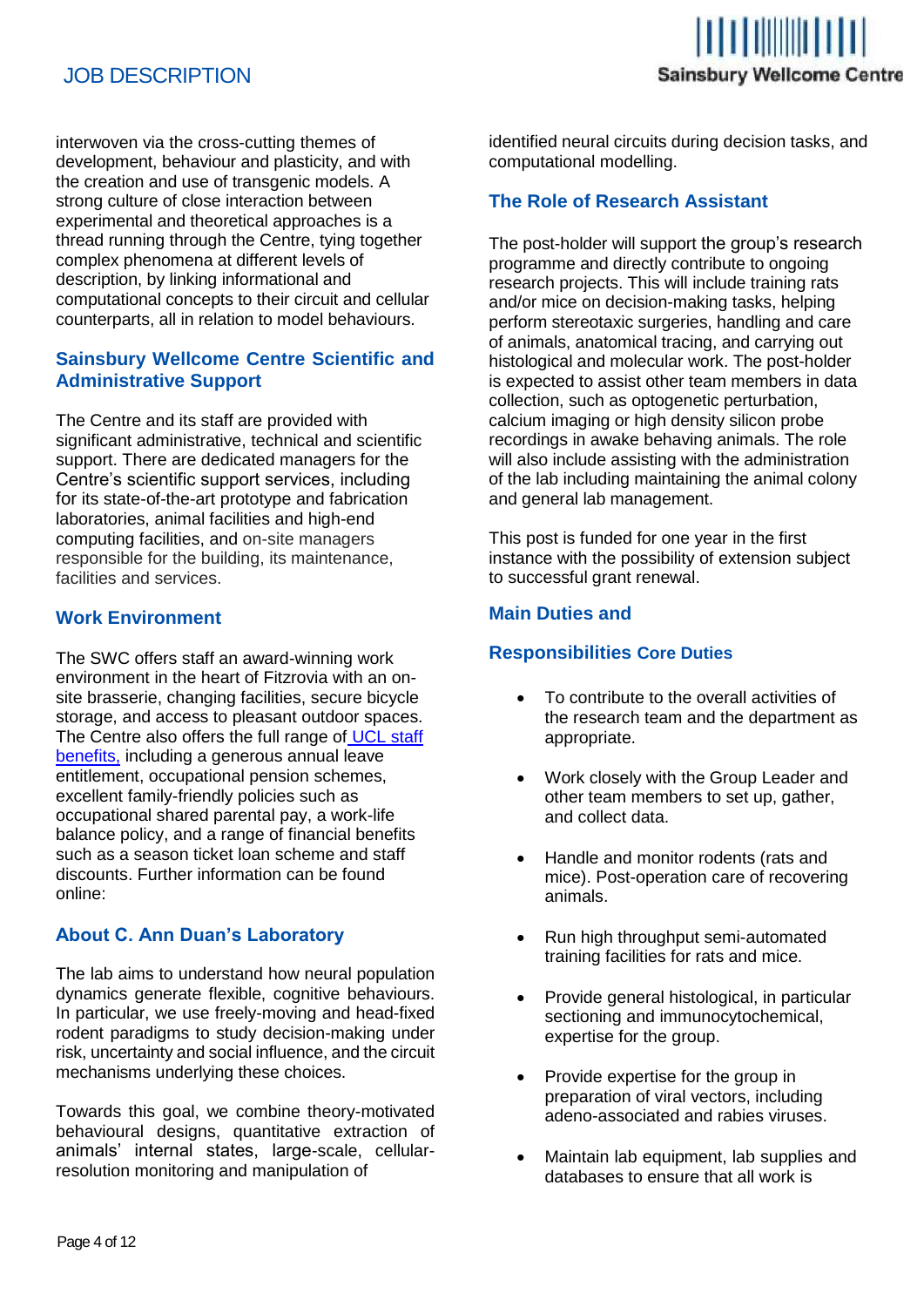# JOB DESCRIPTION



carried out in accordance with statutory and UCL regulations as appropriate.

- Maintain a meticulous record, and write up results, maintaining a permanent record of the methodologies and the experiments.
- Maintain laboratory protocols and the safety manual and ensure that all new members of staff or students entering the lab are inducted accordingly.
- To contribute to the induction and direction of other research staff and students if so requested by the Principal Investigator.
- To maintain the animal colony and perform genotyping.
- Calibrate and repair behavioural set up to ensure it functions at the correct levels.
- Observe all ethical and legal requirements in relation to the use of animal models in research.
- Observe all required Data Protection and Security requirements.

#### **Other**

- The post holder will carry out any other duties as are within the scope, spirit and purpose of the job. Job descriptions are reviewed on a regular basis including at the annual appraisal. As duties and responsibilities change, the job description may be amended in consultation with the post-holder.
- The post holder will actively follow and promote all UCL policies including those on Equality, Diversity and Inclusion.
- The post holder will maintain an awareness and observation of current UCL Fire and Health & Safety Regulations and procedures
- Meet UCL's expectations set out in the UCL Core Behaviours Framework.

All staff are required to act professionally, cooperatively and flexibly in line with the requirements of the post.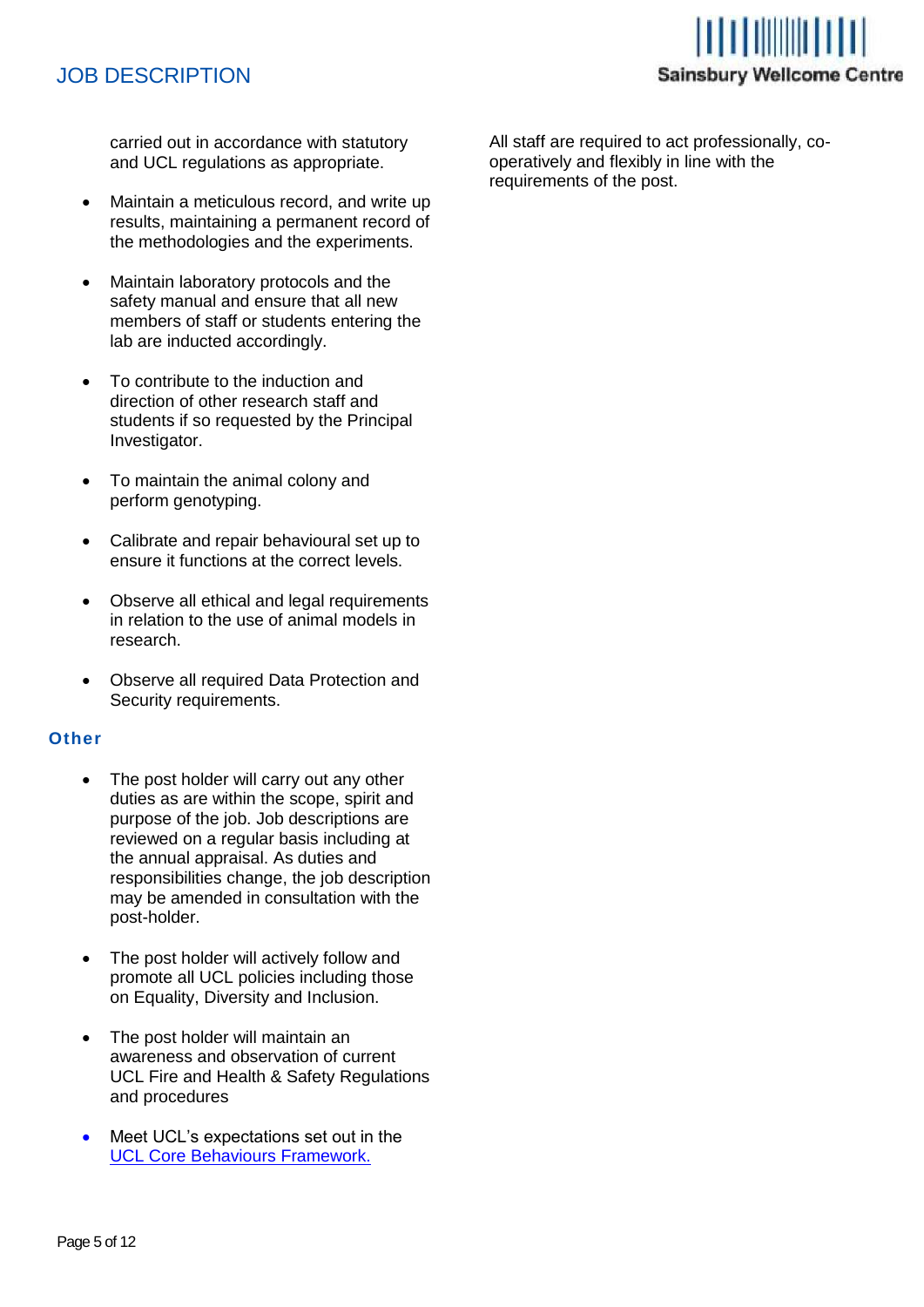

# **Selection Criteria**

The selection criteria outline the skills, knowledge and experience required in order to perform this role. Applicants will be selected based on how well they demonstrate that they meet the essential, and if appropriate, desirable criteria for this particular role.

|                                                                                                                                                      | <b>Essential</b> | <b>Desirable</b> |  |  |
|------------------------------------------------------------------------------------------------------------------------------------------------------|------------------|------------------|--|--|
| <b>Qualifications, experience and knowledge</b>                                                                                                      |                  |                  |  |  |
| A bachelor's degree in Neuroscience, Molecular Biology, Engineering, Physics,<br>or a related field.                                                 | <b>Essential</b> |                  |  |  |
| The ability to contribute to research projects within the laboratory.                                                                                | Essential        |                  |  |  |
| Independent research experience, with evidence of achievement within the<br>appropriate subject area (e.g. presented posters, given research talks). | Essential        |                  |  |  |
| Experience of the handling, monitoring health, and caring of rodents.                                                                                | <b>Essential</b> |                  |  |  |
| Experience with rodent behavioural assays.                                                                                                           |                  | <b>Desirable</b> |  |  |
| Experience with programming, especially for data analysis and/or modelling.                                                                          |                  | Desirable        |  |  |
| <b>Skills and abilities</b>                                                                                                                          |                  |                  |  |  |
| Strong written and oral communication skills, with the ability to present complex<br>information effectively.                                        | Essential        |                  |  |  |
| Able to prioritise, manage your own time, and multi-task and integrate the<br>demands of a range of different activities and deadlines in parallel.  | <b>Essential</b> |                  |  |  |
| <b>Personal attributes and UCL Core Behaviours</b>                                                                                                   |                  |                  |  |  |
| Able to work effectively alone, but also contribute and collaborate as part of a<br>team.                                                            | Essential        |                  |  |  |
| Accountable, reliable and resourceful.                                                                                                               | Essential        |                  |  |  |
| Works ethically, legally and with integrity.                                                                                                         | <b>Essential</b> |                  |  |  |
| Adaptable and flexible to meet the needs of the Centre with a constructive and<br>collegiate approach.                                               | Essential        |                  |  |  |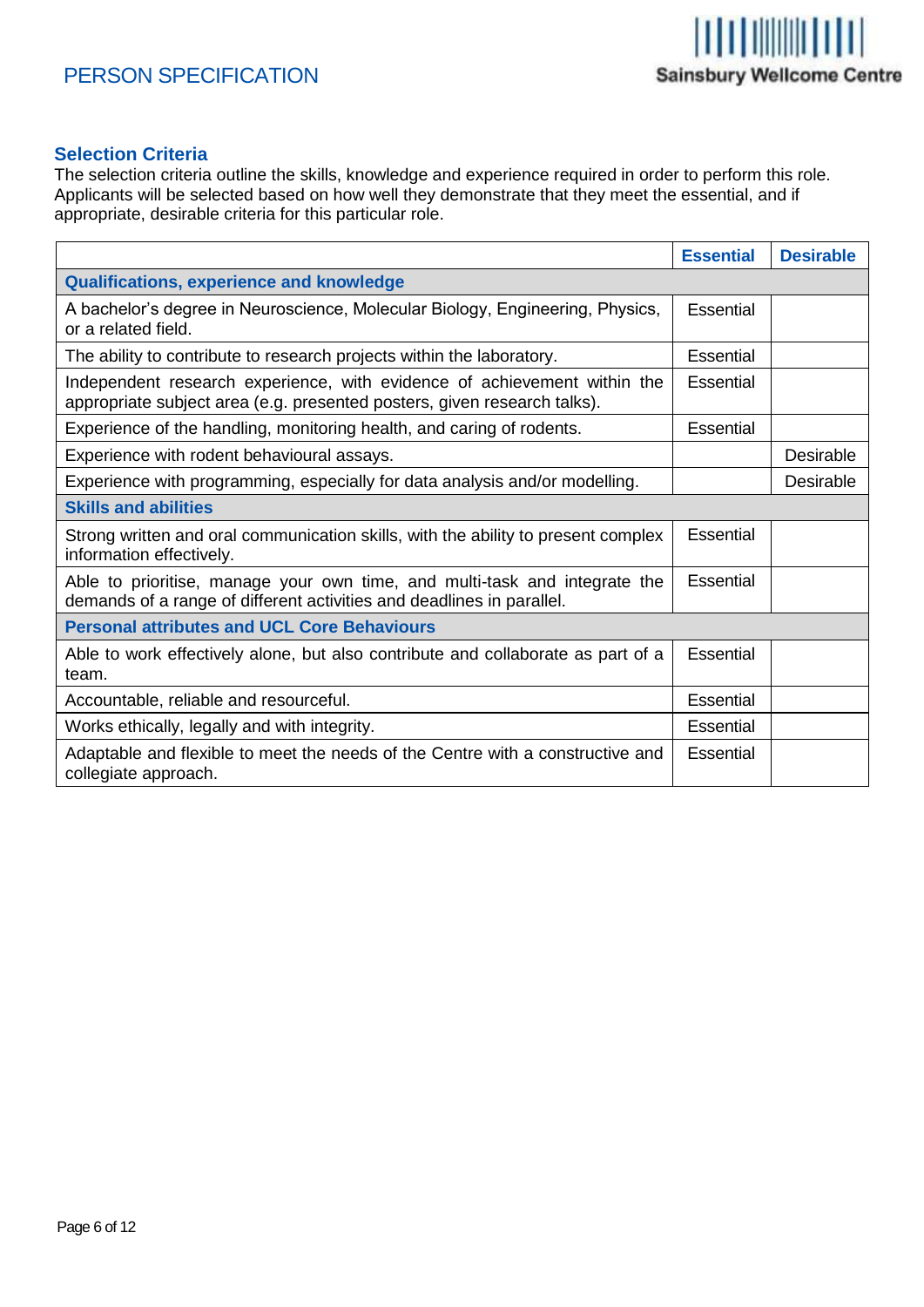# HOW TO APPLY



# **Contact Us**

If you have any queries relating to the vacancy or how to apply please email the SWC HR team, [swc.hr@ucl.ac.uk.](mailto:swc.hr@ucl.ac.uk)

# **Applying for the Role**

#### *Redeployment candidates*

To begin the online application process, please access the advertisement by searching for it via the UCL Redeployment Service using the vacancy reference number.

Please complete the online application form, and use the supporting statement section to outline how you meet the selection criteria. Applications will be shortlisted based on the strength of the examples used to demonstrate that the applicant meets the selection criteria.

#### *External candidates*

To begin the online application process, please access the advertisement by searching for it on the UCL vacancy search page using the vacancy reference number, and click on the "Apply Now" button at the bottom of the vacancy advertisement.

Please complete the online application form, and use the supporting statement section to outline how you meet the selection criteria. Applications will be shortlisted based on the strength of the examples used to demonstrate that the applicant meets the selection criteria.

Please note that there is a limit of 2,500 words to explain how you meet the essential criteria, and a limit of 2,500 words to explain how you meet the desirable criteria.

In addition to completing the online application form please also upload the following supporting documents to your application:

- A current CV
- A cover letter describing why you are interested in this position in the Duan Lab.
- Any supporting documents you wish to include as evidence of completed research.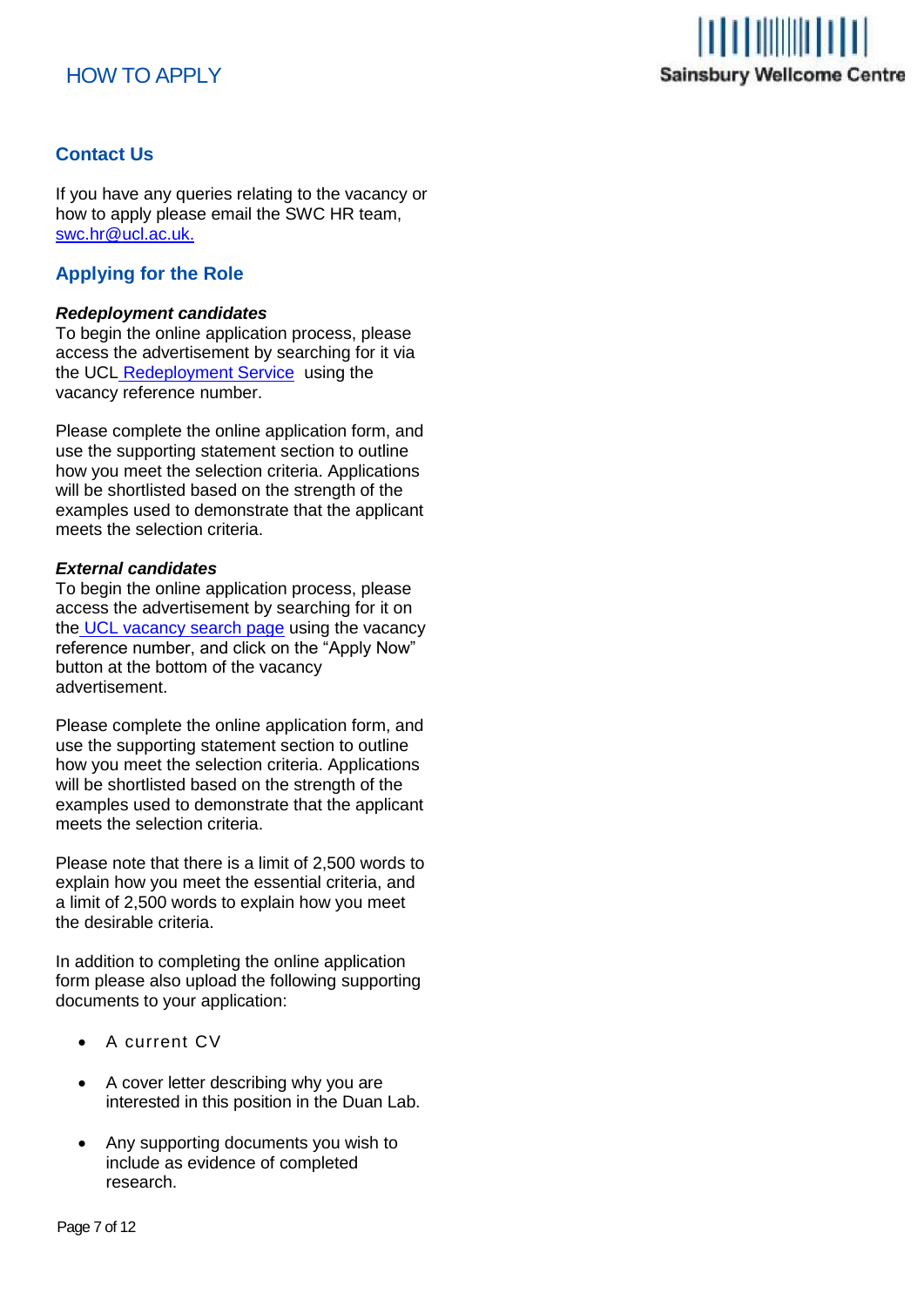# TERMS OF APPOINTMENT



#### **Pre-employment Checks**

Confirmation of appointment will be subject to receipt of satisfactory references, verification of proof of right to work in the UK and to satisfactory pre-employment health and security screening. The Centre will provide overseas candidates who may require sponsorship with support in seeking an appropriate visa.

## **Salary**

Starting salary will be on the Grade 6b scale according to relevant skills, knowledge, experience and achievement. Staff incrementally progress along the salary scale; the effective date of incremental progression is 01 August each year. You must have completed the period of service stipulated in your contract of employment (typically your probationary period) to be eligible to increment. Incremental progression does not include the discretionary contribution points on the salary scale. Cost of living pay awards are negotiated nationally and are normally effective from 1 August each year.

#### **Pension**

Post-holders will be eligible to join SAUL (Superannuation Arrangements of the University of London) subject to the Scheme's rules and eligibility conditions.

#### **Conditions of Service**

Conditions of Service for Research, Teaching and Professional Services Staff can be found here.

#### **Probation**

Appointments are subject to a probationary period of 9 months.

#### **Hours of Work and Overtime**

UCL's full time working week is 36.5 hours per week. SWC is willing to consider flexible-working arrangements, subject to discussion and agreement with your line manager.

Pre-agreed overtime will be offered as equivalent time off in lieu.

#### **Annual Leave**

Staff are entitled to 27 days annual leave per year (pro rata for part-time staff). In addition, staff are entitled to 8 days public and statutory holidays, and around 6 UCL closure days with pay per year.

# **Location**

Page 8 of 12

The Sainsbury Wellcome Centre is located in the heart of London around five minutes' walk from the main UCL campus. The mainline railway stations at Euston, King's Cross, St Pancras, Marylebone and Paddington are within easy reach as are the London Underground stations located at Warren Street and Goodge Street.

#### **Equal Opportunities**

SWC is committed to the promotion of equality, diversity and inclusion for its staff, students and visitors and is fully supportive of UCL's policy; the full equality policy statement is available here

SWC holds an Athena SWAN Bronze award.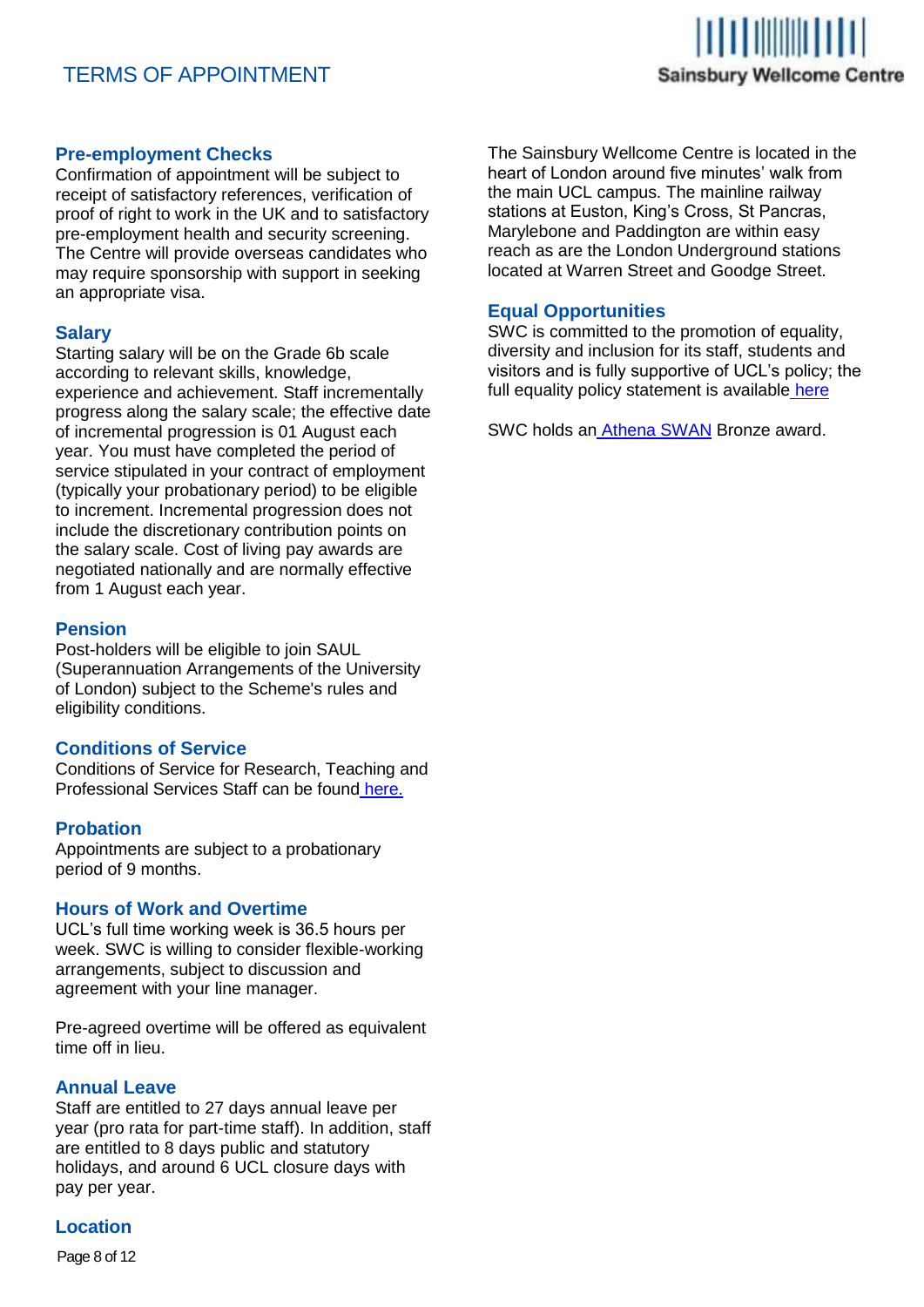# OUR FUNDING PARTNERS



# **Background Information**

# **The Gatsby Charitable Foundation**

Gatsby is a Trust set up by David Sainsbury to realise his charitable objectives.

We focus our support on a limited number of areas:

- Plant science research
- Neuroscience research
- Science and engineering education
- Economic development in Africa
- Public policy research and advice
- The Arts

We are proactive in devising projects to achieve our aims.

We are enthusiastic about supporting innovation.

We are analytical as we believe it is important to understand the opportunities and problems we tackle.

We take a long-term view as we do not think much can be achieved by short, one-off projects.

We are always eager to form partnerships with organisations who share our goals.

#### **Gatsby Neuroscience**

"Supporting world-class theoretical and experimental research on neural circuits and behaviour, and activities which further enhance our investments in this area."

Gatsby's pioneering investment in neuroscience began in the 90s with the establishment of the Gatsby Computational Neuroscience Unit (GCNU) at UCL. A small number of research projects and meetings were supported across the UK over the following years until in 2007 the Trustees made the decision to expand Gatsby's efforts, specifically to link the GCNU with experimental neuroscience. For this new endeavour Gatsby has continued to be bold and innovative. In a funding partnership with Wellcome it has developed a new research institute, the Sainsbury Wellcome Centre (SWC) for Neural Circuits and Behaviour at UCL. As part of this new initiative the Foundation has invested

in a number of innovative collaborative research programmes in the broad area of neural circuits and behaviour around the world. These programmes reflect the types of research we envision in the SWC and the people we support bring a wealth of expertise to help our thinking and development of the scientific focus.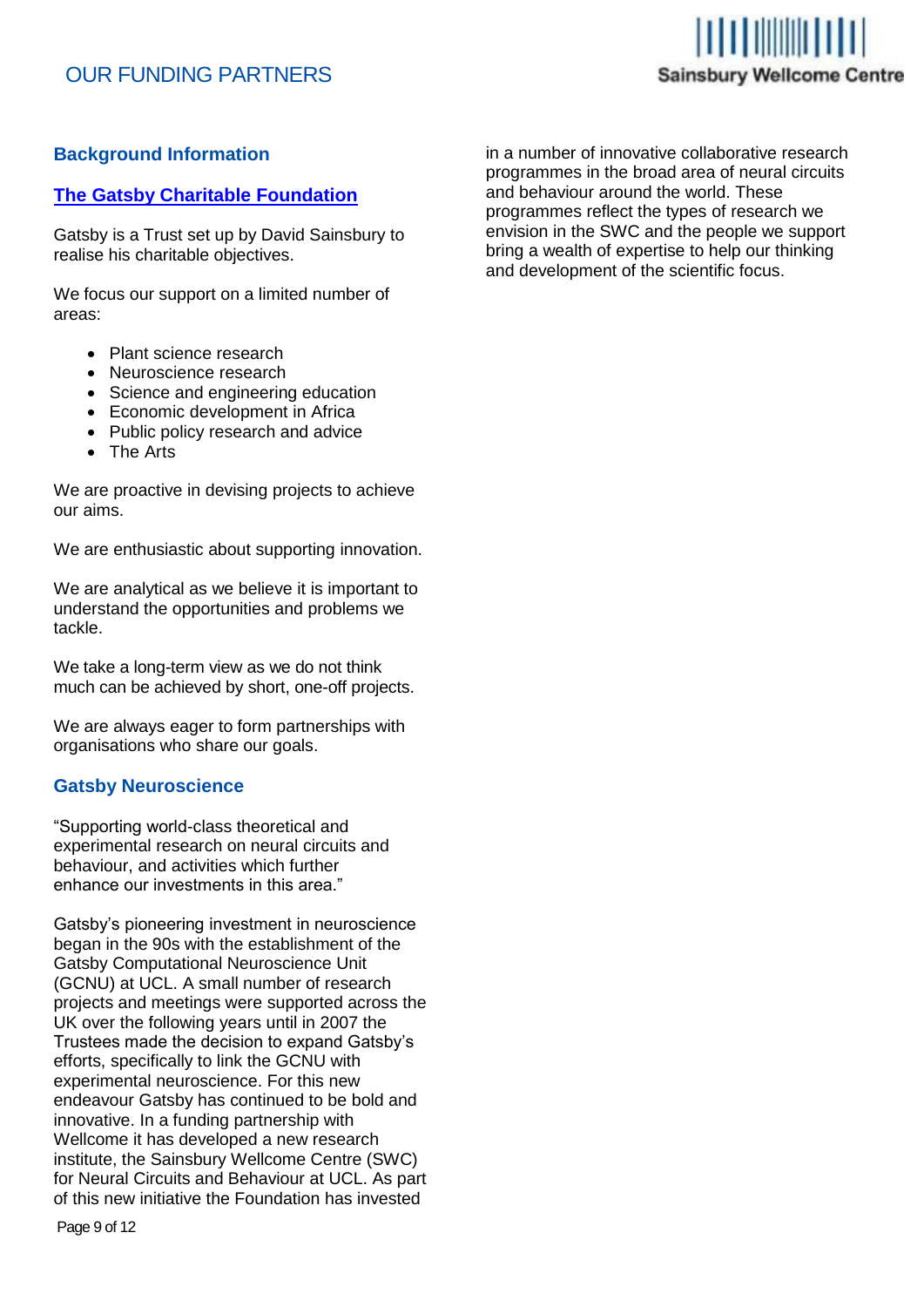# OUR FUNDING PARTNERS



# **Wellcome**

Wellcome is the largest medical charity in the United Kingdom and presently, after the Bill and Melinda Gates Foundation, the second largest such charity in the world. It funds a wide variety of biomedical science, including research in developing countries, with its mission being to achieve extraordinary improvements in human and animal health. In pursuit of this the Trust supports the brightest minds in biomedical research and the medical humanities.

Wellcome funds a significant portfolio of neuroscience and mental health research ranging from studies of molecular and cellular components to work on cognition and higher systems. It also has strong interests in applied clinical research on neurological and mental health disorders and support activities that explore historical, ethical, social and artistic perspectives on the mind and mental health. Current major investments include Wellcome Trust Centre for Neuroimaging at UCL, the Wellcome Trust Centre for Mitochondrial Research at Newcastle University, the Oxford Centre for Neural Circuits and Behaviour and the Behavioural and Clinical Neurosciences Institute at the University of Cambridge.

Wellcome has several grant schemes including Investigator Awards and numerous prestigious Fellowship schemes ranging from the most senior Principal Research Fellowships for world-class scientists through to the new Henry Wellcome Fellowship scheme for recent PhD graduates. These Awards and Fellowships are awarded competitively and judged by peer review through the Neuroscience Expert Review Groups.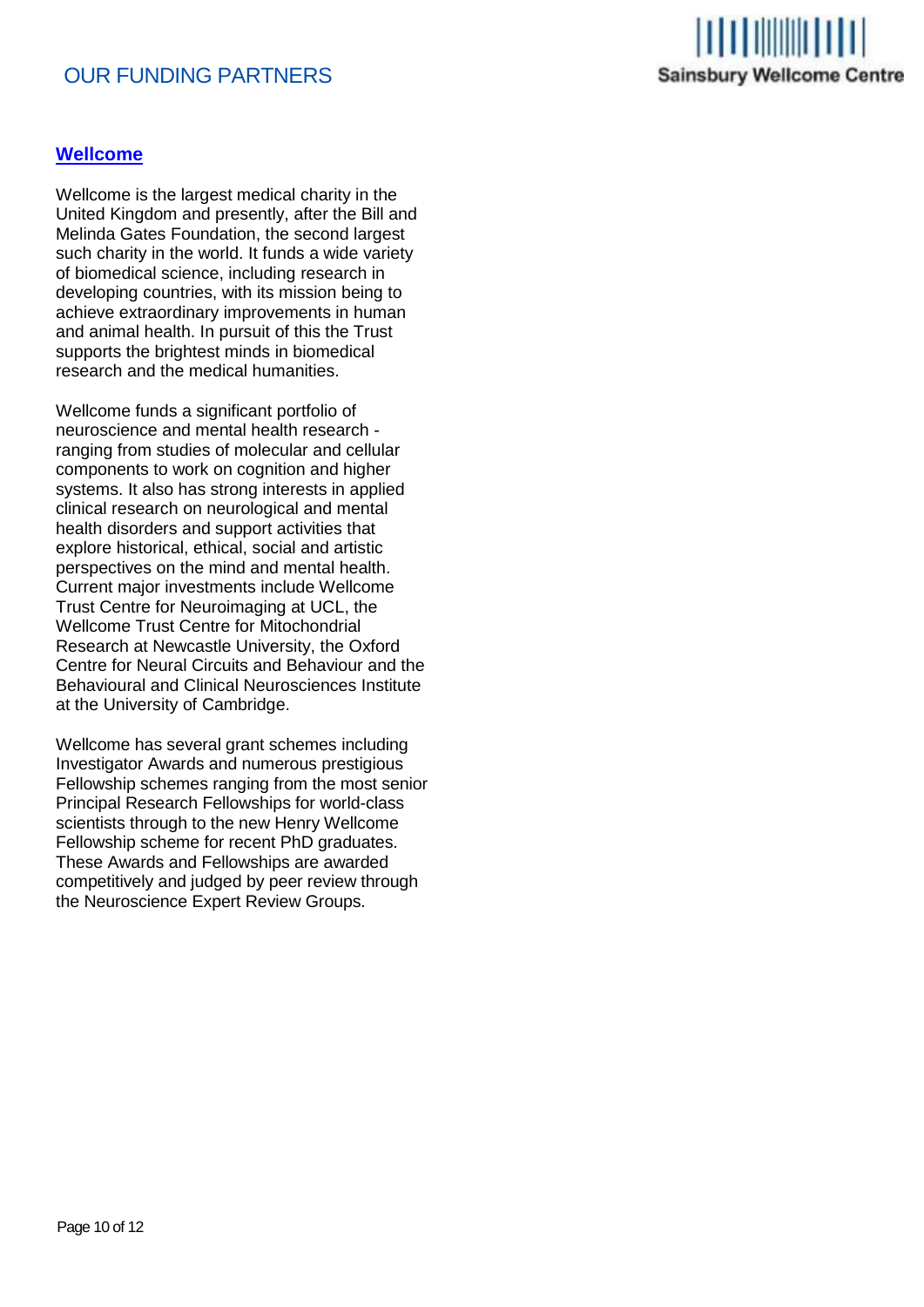

# **The Neuroscience Environment at UCL**

The UCL student community comprises 29,000 students from 150 countries. UCL currently offers 275 undergraduate programmes and more than 220 taught postgraduate programmes as well as the opportunity to carry out postgraduate research in all of its subjects.

In the 2014 Research Excellence Framework, which evaluates research performance in all UK universities, UCL was ranked the top higher education institution for research strength.

UCL is consistently rated among the top five universities in the UK (alongside Cambridge, Imperial College and Oxford) and in the top 25 universities in the world. The 2018 QS global rankings placed UCL seventh among the world's top ten universities.

UCL is a powerhouse in neuroscience, whether measured by published output, citations, grant income, or prizes and honours. UCL Neuroscience currently includes 26 Fellows of the Royal Society and 60 Fellows of the Academy of Medical Sciences. It has over 480 neuroscience PIs from some 30 academic departments and is ranked first in Europe (and second worldwide) for ISI citations in Neuroscience and Behaviour. UCL has an existing cadre of internationally competitive research groups in the fields of neural circuits and behaviour, and numerous strengths in related aspects of neuroscience, plus allied fields such as physics, chemistry and nanotechnology. UCL is the only institution in the UK – and one of the few in the world – with sufficient concentration and infrastructure in neuroscience and related disciplines to support the ambitious goals of the Sainsbury Wellcome Centre.

The environment at UCL will be further enhanced by the development of the Francis Crick Institute and its integration with UCL and other academic institutions including Imperial College and King's College.

UCL provides an environment of excellence for training future generations of interdisciplinary researchers in neuroscience. Graduate training programmes include; the 4-year Wellcome Neuroscience programme; two further related 4 year Wellcome programmes; the Gatsby Computational Neuroscience Unit's 4-year

programme; the BBSRC London Interdisciplinary Biosciences PhD Consortium (a 4-year programme led by UCL) and the CoMPLEX PhD programme.

These surrounding strengths show UCL's capacity for bringing neuroscientists together with other biomedical scientists, plus mathematicians, physical scientists, computer scientists and engineers, to tackle the most challenging multidisciplinary problems. At the same time, UCL's unique clinical links via its major postgraduate institutes and partner hospitals facilitate eventual translation to new treatments for neural disorders.

#### The UCL School of Life and Medical

Sciences (LMS) brings together four UCL Faculties to create one of the largest and most prestigious aggregations of academics in biomedical, life and population health sciences worldwide. The School has a global reputation for teaching, informed by cutting-edge research.

The School coordinates nine Research Domains which are networks that bring together researchers regardless of their host Faculty. Colleagues engage with as many of the Domains as are relevant to their area of research activity, encouraging interdisciplinarity across the School and beyond.

The UCL Faculty of Life Sciences combines the strengths of UCL's basic biological and preclinical sciences. Some of the constituent departments have long and distinguished histories that can be traced back to the early nineteenth century and the foundation of UCL. There are nine Nobel Prize winners associated with Life Sciences at UCL. It presents an unrivalled environment for students and researchers in life science disciplines, ranging from neuroscience to the biology of molecules, cells and organisms. The Faculty provides outstanding opportunities for research-led and research-based study. The Faculty is home for over 500 graduate students studying on some of the UK's most prestigious PhD programmes.

#### The UCL Faculty of Brain Sciences

undertakes world-leading research and teaching in neurology and neural pathways, neuroscience, language, cognition, psychology and psychiatry. It takes an integrative approach to the